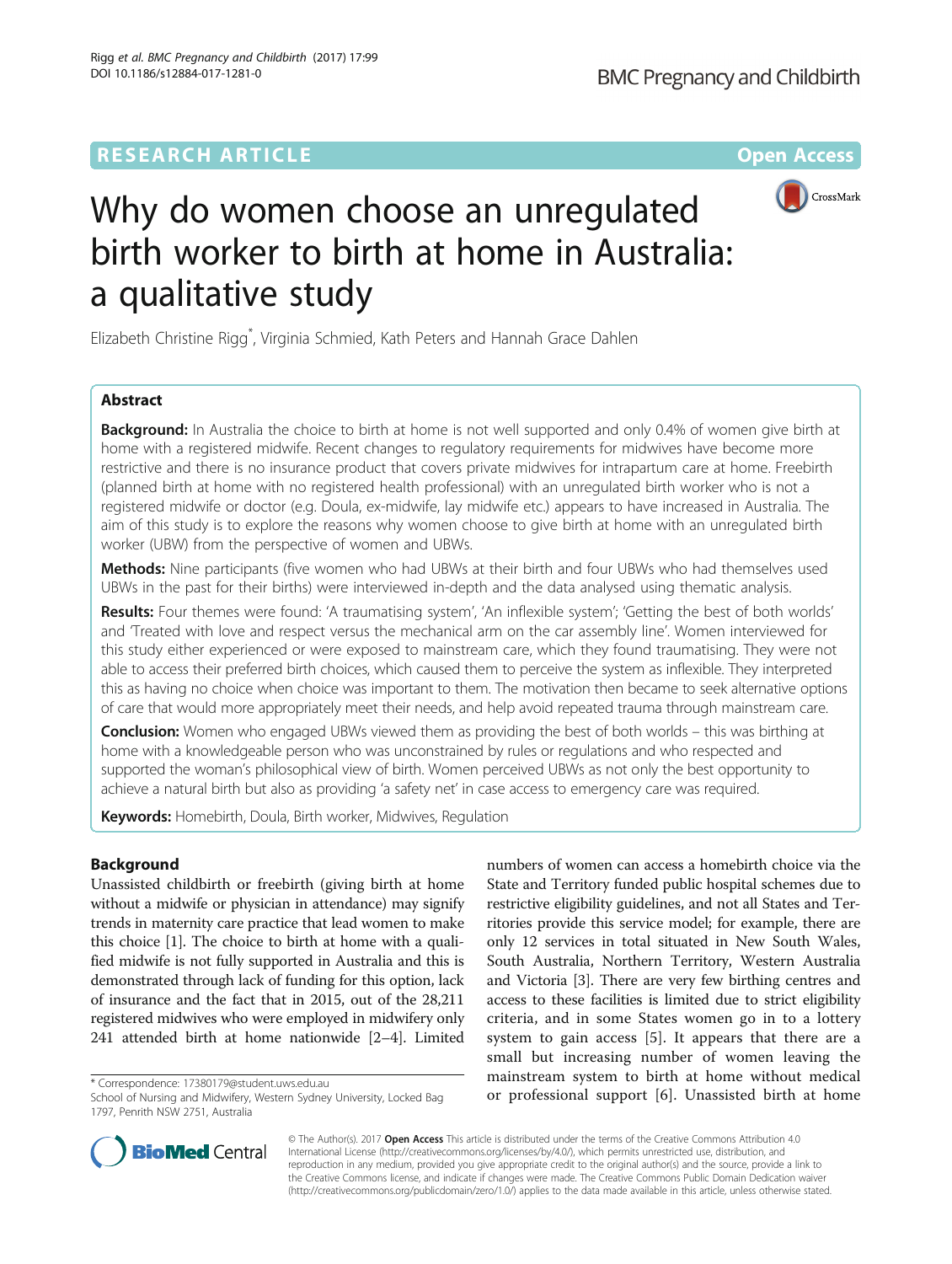and birth at home with the support of an unregulated birth worker (UBW) appears to have increased and some have had adverse outcomes [[6, 7](#page-12-0)]. An unregulated birth worker (UBW) can be anyone who provides support services to women during pregnancy and childbirth. They have no regulatory requirements for formal or supervised training that would enable them recognition as a registered midwife or doctor however, they may have knowledge and experience of childbirth. Unregulated birth workers include doulas; lay-midwives; childbirth educators and ex- registered midwives [[7](#page-12-0), [8](#page-12-0)]. In Australia some midwives may have lost or chosen not to remain registered and therefore become ex-registered. Legally this renders them no longer a 'registered midwife" or eligible to call themselves a midwife. Thus, this status defaults them to be included in the category of an UBW, and indeed this is what they generally call themselves. While most UBWs do not call themselves a midwife many can continue to practice midwifery skills under the category of an 'Unregulated Birth worker" No data exists to report the numbers of UBWs, their training or work practices in Australia.

In Australia most women give birth in a hospital (96.9%) [\[9\]](#page-12-0). Care is medicalised and intervention rates in labour and birth are among some of the highest in the world [\[10](#page-12-0)]. Concern about the low level of access to home birthing services in Australia has been highlighted by the Australian Government in its Improving Maternity Services Review (IMSR) report, 2010 [\[5](#page-12-0)]. This was a commonwealth funded, public consultation report conducted by the Department of Health and Aging DOHA. They received over 900 public submissions, the majority of which were from consumers. Several 'invitation only' round table forums with service organisations and individual's on a range of topics were also undertaken. Collectively this formed the basis for the IMSR 2010 report. The IMSR, 2010 identified that maternity care in Australia is not meeting the needs of all Australian woman [[5\]](#page-12-0), and over 60% of the public submissions informing this report were from women wanting greater access to a homebirth option" [[3\]](#page-12-0). Following this review however, a number of national maternity and health regulatory reforms led to regulatory, funding and insurance changes which made the choice to birth at home with privately practising midwives (PPMs) more difficult [[5\]](#page-12-0). A national health practitioner' register was established enacting legislation that required all practitioners to have Private Indemnity Insurance (PII) however, there has been no insurance for PPMs in Australia since 2001. This legislation also had provision for PPMs to acquire a service provider number that would then enable women access to the national health insurance scheme 'Medicare' through a rebate for their services.

A wide range of stakeholders: regulators, professional associations, colleges, insurers and consumers support

the rights of women to have a choice in care provider, birth place and access to safe, high quality maternity services [[11](#page-12-0), [12](#page-12-0)]. Despite this, gaining access to a midwife who can support women during birth at home in Australia remains a challenge for some. Some women simply cannot afford to pay for a private midwife leaving them with two options: freebirth without a midwife in attendance [[6](#page-12-0)] or accessing the services of a UBW to attend them during a birth at home [\[7](#page-12-0), [8](#page-12-0)].

While no data exists to examine outcomes for these women in comparison to a professionally attended birth at home and hospital birth, there have been some high profile coroners' cases reported extensively in the media [[7\]](#page-12-0). One recent case in South Australia involving an exregistered midwife resulted in a coronial inquiry into the deaths of three babies [\[7](#page-12-0)]. The coroner's recommendations have resulted in the introduction of additional legislation in South Australia that has made it illegal for a UBW to assist a woman during a birth at home without a midwife or doctor present [[13](#page-12-0)]. There are discussions in other Australian States and Territories about adopting this legislation. Within this context it is important to understand the perspectives of women choosing this option as well as the perspectives of UBWs. This study explored the reasons why some women choose the services of a UBW to give birth at home without a midwife in attendance.

# **Methods**

A thematic analysis of in depth interviews were undertaken to explore the participants' experiences of having an UBW at their birth and also to obtain a perspective from UBWs themselves [[14](#page-12-0)]. A feminist theoretical framework was used to inform and interpret the research as this facilitated deeper understandings about the factors that shape the lives of women, and in particular their needs and expectations in pregnancy and childbirth [\[15](#page-12-0)]. A feminist is a person whose beliefs and behaviours are based on feminism. Feminism refers to the various movements aimed at defending political, social and economic equality for women and there are several feminisms, for example liberal, social, radical [\[15, 16](#page-12-0)]. Feminist theory can therefore be defined as interdisciplinary, diverse and the extension of feminisms into theoretical, fictional, or philosophical discourses aimed at understanding the nature of gender inequality [\[15](#page-12-0), [16](#page-12-0)]. This study was informed by "radical feminism, which argues that patriarchy is the primary cause for women's oppression"(p.30) [[15](#page-12-0)], This can be so powerful and pervasive it has become accepted as the natural order of things [[15](#page-12-0)]. This approach was taken as other studies of women's birth choices and decision-making have found that women make the choice to birth outside of the medical system to avoid patriarchal systems of power and medical management [[1, 6](#page-12-0), [17](#page-12-0)].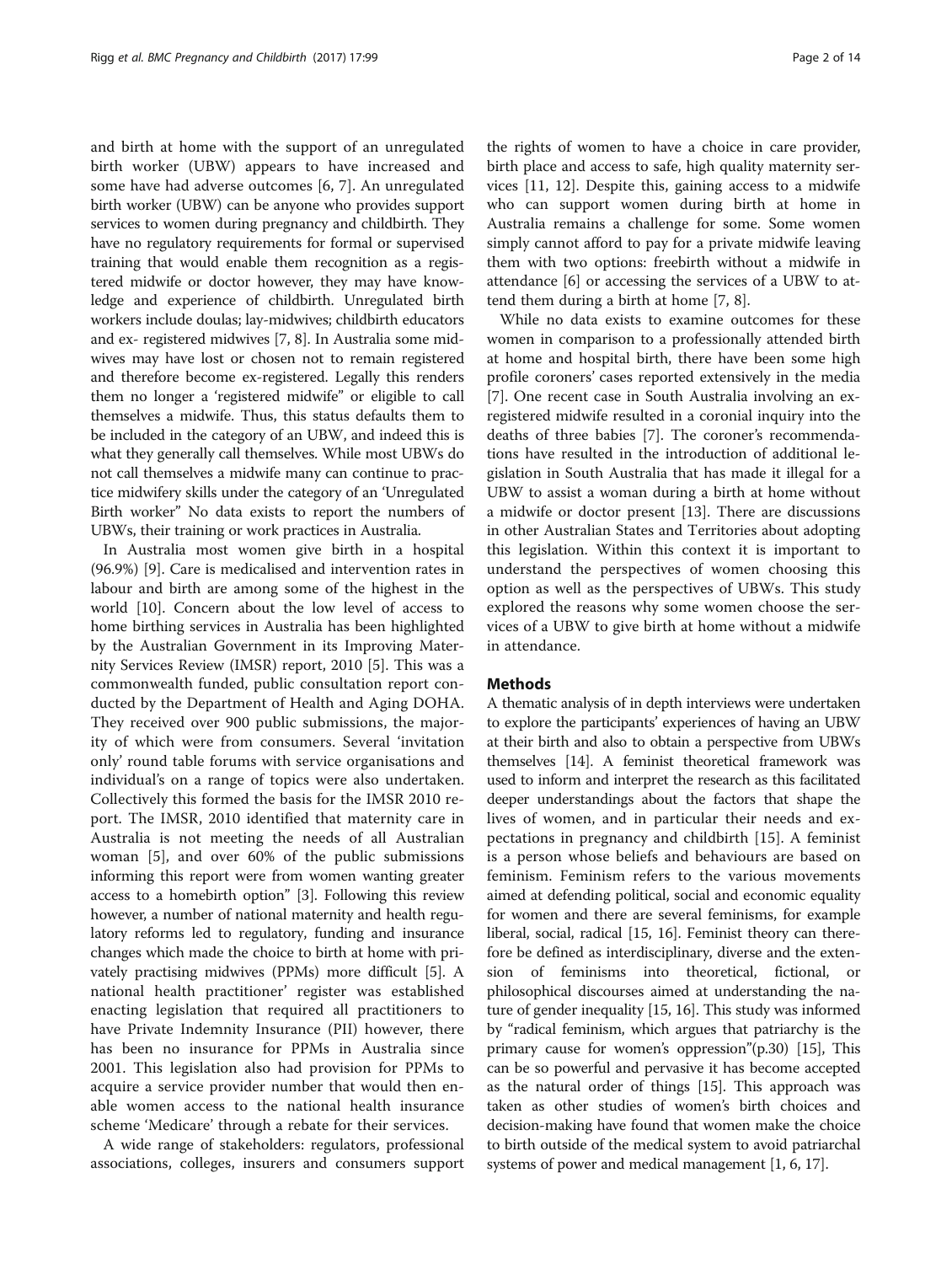Ethics approval was obtained from the Western Sydney University Ethics committee. No H10281.

#### Recruitment and participants

Using a convenience sampling strategy we aimed to recruit 10 participants with equal representation of women and UBWs however, only five women and four UBWs were finally recruited. All of the UBWs had also had a baby at home with an UBW in attendance and this seems to be a common pattern. Recruitment occurred using a flyer that was distributed through two consumer websites: Homebirth Australia and Maternity Choices Australia. Inclusion criteria required women to have given birth at home with a UBW and no midwife present or be an UBW who had supported women to birth at home with no midwife present, within the last 5 years in Australia. All participants who voluntarily expressed interest in the study were provided an information flyer and opportunity to ask further question before signing a consent form signalling their informed consent to participate in this study and to publish any data obtained from participants during interviews in future academic publication.

# Data collection

Each participant was interviewed once for approximately 1 h via, telephone and/or a Skype call and at a time convenient to them. This strategy respected the sensitive nature of the topic and promoted greater confidentiality whilst minimising the potential for power imbalances [[18\]](#page-12-0). The interviewer (author 1) developed rapport with participants through email and text messaging enquiries prior to the interview [[18\]](#page-12-0). An interview guide was developed consisting of semi-structured open-ended questioning, as this allowed flexibility to elicit greater depth of questioning and responses (Table 1.). Questioning was undertaken with sensitivity thereby providing participants adequate time to respond to questions as these strategies are known to be effective and suitable for the investigation of sensitive topics [\[18\]](#page-12-0). All participants were thanked for openly sharing their experiences and for their participation in this study.

# Data analysis

Thematic analysis was used to analyse the data and report patterns (themes) within the data collected. This method of analysis reports the experiences and realities of participant's lives and how they interpret these experiences within broader social contexts while maintaining a focus on the material and other limits of reality [\[19](#page-12-0)]. Thematic analysis thus reflects and unravels the surface of the world of participants [\[19\]](#page-12-0). Interviews were digitally recorded using a QuickTime player on a computer to ensure accuracy. These were transcribed verbatim and read several times in conjunction with reflection on

#### Interview guide

1. What lead you to choose an UBW to support you with your birth at home?

a. How did you find her?

- b. How much did her services cost?
- c. How often did you see her?
- d. What did she do for you or with you at the birth?
- e. Did she provide services post birth?
- f. How long for and what did these services entail?
- g. How did you reconcile risk vs benefit?
- h. What emergency plans did you have in place?
- i. How far away from emergency aid were you?
- 2. Why did you not choose a home birthing midwife?
- 3. How do the services of an UBW and a private midwife differ?

4. Can you describe your experiences of having being cared for by an unregulated birthworker at home?

5. What sorts of services would you like to see available to women from mainstream services?

6. What would you do if the services of an UBW were not available?

7. What are your views about the proposed legislation to prohibit UBW support women during a homebirth without a midwife?

8. How might mainstream services improve so you feel you have more options?

field notes and feminist understandings to gain not only familiarity with the data but accuracy of understanding the women's perspectives [\[18\]](#page-12-0). The interviews were then thematically analysed by author 1 by labelling and coding emerging concepts initially by hand and then entered onto the software program NVivo for further coding into nodes. Nodes were printed off and read by another member of the research team (author 4) to assess emerging themes. Nodes were then combined into themes and subthemes. These subthemes were discussed, reviewed and refined following input from all the authors. The entire research team then reviewed the final analysis.

# Reflexivity

Reflexivity enables researchers to critically examine their own deep-seated views and judgements and how this may influence the research process [\[20](#page-12-0), [21\]](#page-12-0). A number of years ago when the first author was working in a maternity unit, a woman who had experienced a UBW supported birth at home was transferred to hospital in a critical condition requiring resuscitation and life saving surgery. The  $1<sup>st</sup>$ author was a UK trained midwife and experienced with homebirth in the UK. She was of the opinion that an appropriately trained and registered midwife may have been a more appropriate care provider to support a woman to birth at home. However, she was also naive to the issues Australian women experienced with respect to limited forced choices and dehumanising practices. This stimulated reflection on the motivations and reasons why women might choose not to have a midwife attended birth at home. This was the catalyst for the development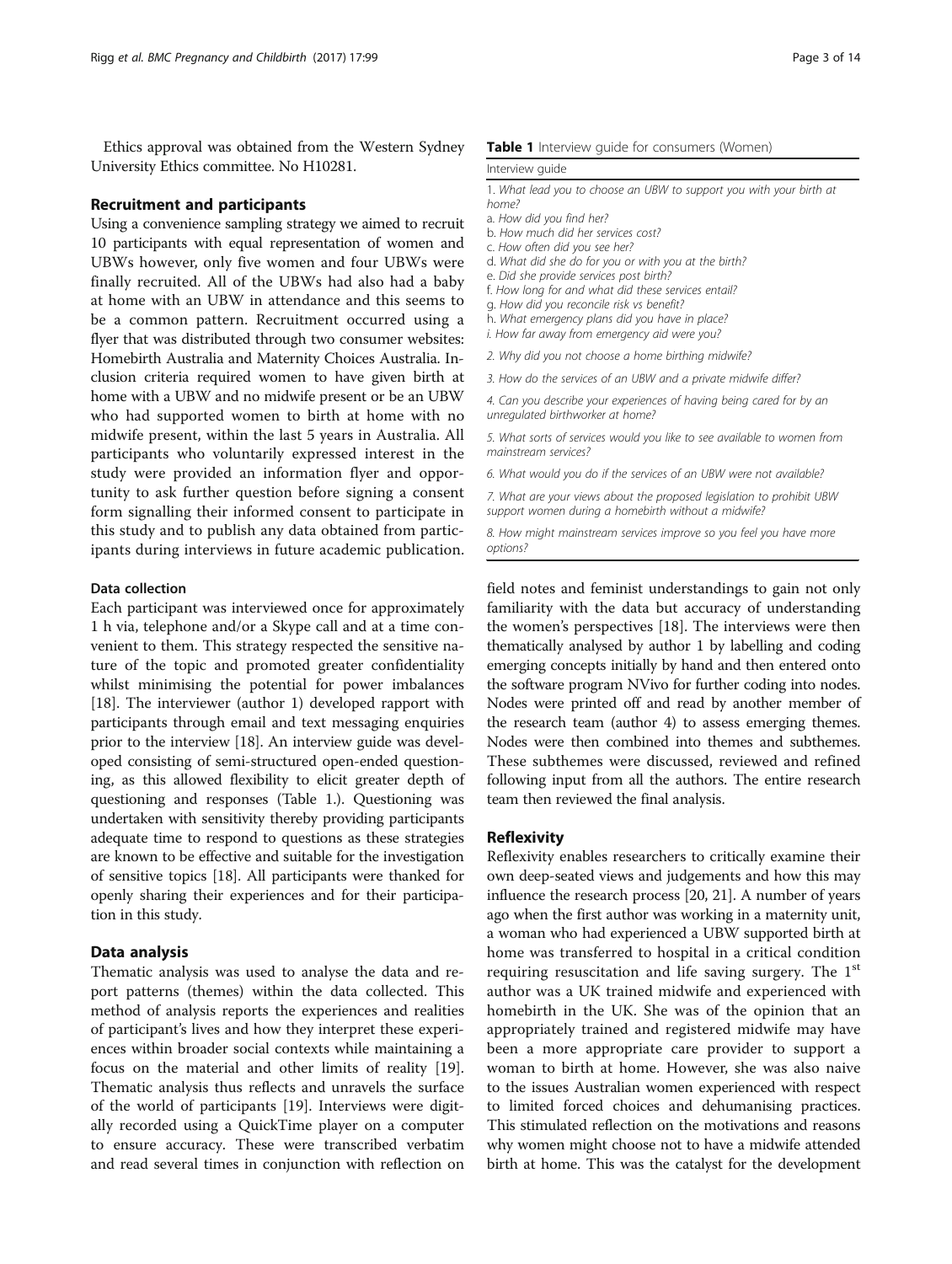Table 2 Themes

| Themes                                                                                   | Subthemes                                                                                                                        |
|------------------------------------------------------------------------------------------|----------------------------------------------------------------------------------------------------------------------------------|
| 1. A traumatising system                                                                 |                                                                                                                                  |
| 2. An inflexible system                                                                  | 1. Access to midwifery model of care<br>2 Inflexible models of care                                                              |
| 3 Getting the best of both worlds                                                        | 1. Researching options and learning<br>to trust in self<br>2. Doing it my way<br>3. Having a safety net<br>4. Respecting choices |
| 4 Treated with love and respect<br>versus the mechanical arm on the<br>car assembly line | 1. Respecting choices<br>2. Negotiated/flexible care feels safe<br>3. No obligation to conform                                   |

of the resulting research questions for this study. In acknowledging this starting point, greater awareness for the need and importance of taking a reflexive approach was highlighted. Personal reflection and questioning during analysis led to a greater depth of understanding of the research topic and for the diversity of birth experiences. Field notes were utilised during the data collection and analysis process to build self-awareness of any preconceived assumptions that may have developed as a midwife as these are known to be useful when reflexivity is inherently connected to action [\[21, 22](#page-12-0)]. This provided greater appreciation for the knowledge shared by participants.

#### Results

All of the UBWs had themselves birthed at home with a UBW in attendance; three providers (UBW) in total were asked about their experience of giving birth as well as their experience of being an UBW. Six participants lived in a metropolitan city and three lived in rural areas. Women in metropolitan areas lived between 10 and 30 min from a hospital and their UBW. Women from rural areas lived 60 min from a hospital and between 120 and 240 min from their UBW. Of the five consumers (women), three had a low risk pregnancy one of which was a first time mother; two had a high-risk pregnancy (one of these women had a past history of a caesarean section and a post partum haemorrhage (PPH) and a severe perineal trauma. The second mother had a cholestasis during the pregnancy attended by a UBW).

Characteristics of the UBWs who had provided birthing services to participants in this study included: an exregistered midwife, an overseas trained midwife who had never sought registration in Australia, two lay/traditional midwives and doulas (one woman reported she had two doulas present at her birth). All referrals to UBWs were informal and access to them included: word of mouth (6), at a conference (1) and on a UBW website (2). The ex-registered midwife had approximately 30 years experience as a midwife prior to becoming a UBW. The experience of the two lay midwives ranged from one to 30 years providing home birthing services to women and the doulas' experience ranged from 6 to 8 years. UBWs charged fees ranging between \$200 and \$3,000 and on occasion they provided services for barter.

The analysis identified four themes: 'A traumatising system'; 'An inflexible system', 'Getting the best of both worlds' and 'Treated with love and respect versus the mechanical arm on the car assembly line' (Table 2). Collectively these themes reflect the reason why the women in this study had chosen the services of a UBW to assist them to give birth at home.

# A traumatising System

The theme 'a traumatising system' was identified as relating to what was said to women during the provision of policy driven practices and medicalised treatments during the birth of a baby either in a hospital or at home with registered midwives. It resulted in women feeling traumatised. Central to the traumatic experience was perceptions of an impersonalised system during the very personal time of giving birth. Experiencing the system of care as traumatising motivated women to seek an alternative birthing option with a UBW. This is illustrated by the following account from one woman who had given birth in hospital.

I had my first birth in a hospital and ended up a fourth degree tear, immediately after I had a PPH and at the same time on the table holding my baby; I was being asked to sign forms saying I was being stitched and at the same time being told I would never be able to birth vaginally again. I would have to have a caesarean and probably be incontinent for the rest of my life by bowel and bladder…I was absolutely convinced I00% I was going to die… it was so traumatic. (Consumer 2)

One participant who had witnessed a family member giving birth in a hospital, and a friend birthing at home with hospital midwives in attendance, reported mainstream care as disempowering and disrespectful of women. She reported witnessing hospital midwives reprimanding, bullying, threatening and coercing the woman into accepting unwelcome medical interventions and treatments. This participant emphasised that birth at home cared for by a registered midwife can also be distressing. She described this as the introduction of hospital's policies, rules and regulations into the woman's home. The following excerpts demonstrate that in both settings, midwives were seen to be the perpetrators of coercion and disrespect.

I was appalled at the midwives in the hospital and this was a midwifery group practice. I was just appalled…they pushed her; they scared her into having drugs. She wanted to have no drugs. The midwife just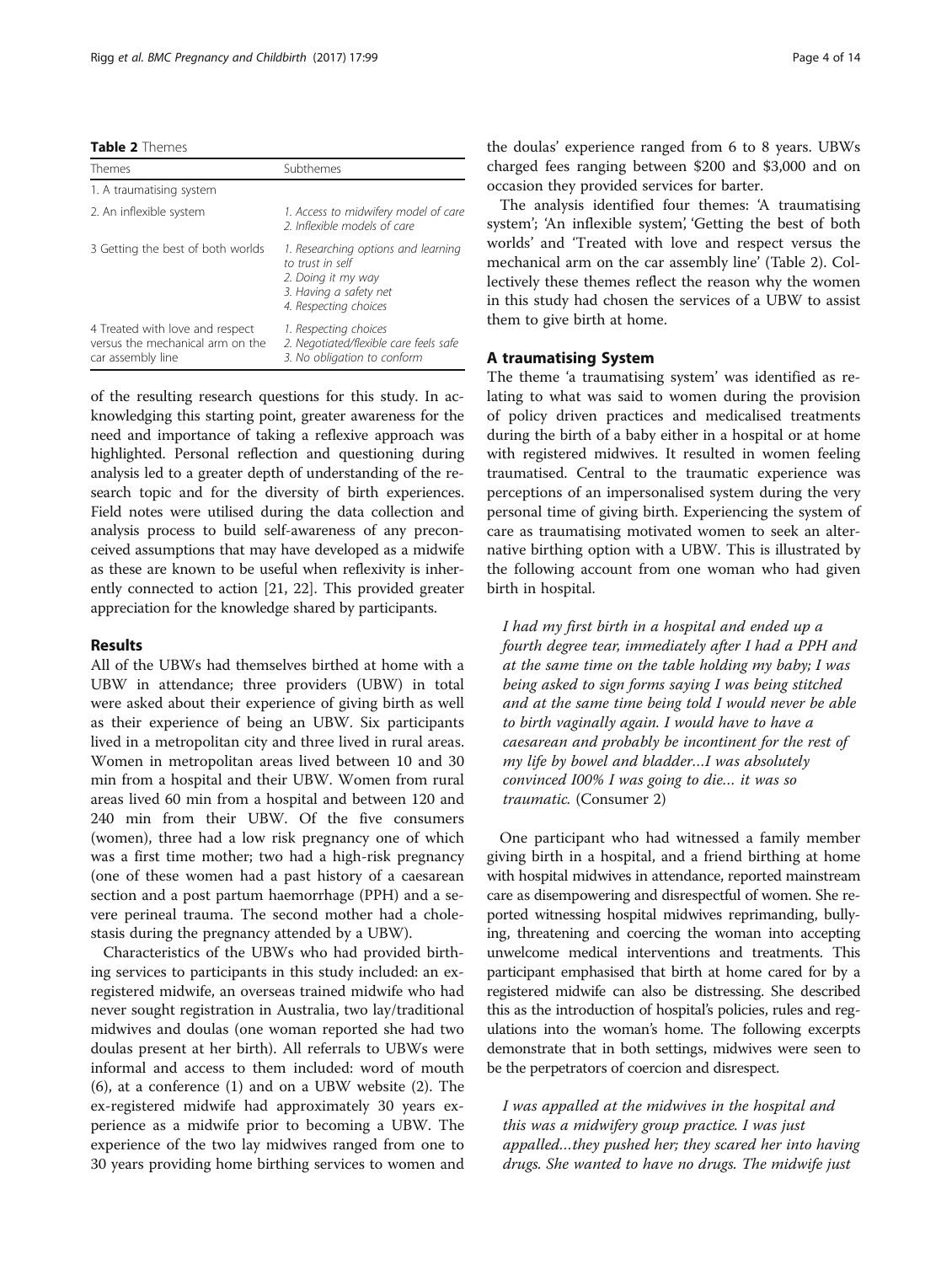kept on saying "well if you don't hurry up we'll be whipping you down for an emergency caesarean section so you've got an hour". Putting pressure on her and just not supporting her…giving her so much pressure, forcing her to have examinations when she didn't want them". I just wouldn't. I was so upset with the whole operation. (Consumer 3)

I've just been at a homebirth with a homebirth midwife from the hospital and again, I found them extremely rude, they were very pushy; they told the mother off for having the baby before they got there. They wouldn't respect the fact that she wanted to be left alone to have time with the baby. She was just saying, we need to do this; we need to do that, your baby might die if you don't have this injection. Reprimanding her for not calling them sooner, it's just not nice. I just wouldn't do it. (Consumer 3)

# An inflexible system

The theme 'an inflexible system' related to women's experiences of trying to find care options within mainstream maternity services that met their individual needs. Two subthemes were identified: 'Access to midwifery models of care' and 'Inflexible models of care', both of which were impacted by inflexible rules, guidelines and criteria. This collectively led women to believe the entire system of care was unappealing and inflexible.

They are so out of their comfort zone and it's so clinical. You can hide the clinical stuff and make it homely and you can have a double bed so the husband can stay… Birth in water is so ok yet it's so not achievable in standard hospitals. Labouring and birthing in the shower is almost unheard of here. It's the simplest things that are so hard to achieve… Birthing in a hospital is so not appealing on so many levels. (Consumer 6)

I had a lotus birth; there was no way I could do that in a hospital; they don't not allow a natural third stage; they don't allow you to have any natural alternative medicines or anything like that. (Consumer 3)

# Access to midwifery models of care

Having experienced, or becoming aware of the inflexible nature of mainstream care options; women reported that despite trying to access midwifery models of care they were unsuccessful. There were several reasons for this: no availability of midwives; an inability to afford private midwives' fees; reluctance of midwives to care for a woman at home with risk factors due to risk of being reported to the regulator, and difficulties finding a midwife who reflects the woman's philosophical view of childbirth. The only available model of midwifery care was seen to be a medically dominated one, which followed rigid medical protocols and guidelines.

I did make contact with the midwives down at the birthing centre but the home birthing program still had not come through and it wasn't available… There were no other registered home birthing midwives available. It was at that period where there were no registered midwives…the publicly funded homebirth scheme was not up and running. (Consumer 4)

I wanted to be at home but there were no midwives around at that stage. (Consumer 6)

They've got like the syndicate, lottery system there are so many women that want to go there but there are only so many places. (Consumer 5)

The following two women had initially approached privately practising midwives but were unable to access the services they wanted due to a lack of connection with the midwives or availability and affordability.

With my first birth, I wasn't very happy with the services and the people who could assist me. There wasn't a great deal of choice. (Consumer 7)

A big part of it was not being able to afford a homebirth midwife … I wanted a homebirth but I couldn't afford to have a midwife. (Consumer 2)

The inflexibility of midwifery regulatory guidelines impacted on access, as midwives were unwilling to provide the services women requested.

I had approached quite a number of midwives previously. A lot of the midwives wouldn't agree to the potential of a homebirth… I found it quite hard to find someone that was willing to take the risk…A lot of midwives were talking about insurance, they didn't want to take the risk because they didn't want to lose their registration. (Consumer 5)

Inflexible rules, guidelines and criteria for accessing midwifery care options were highlighted as prohibitive with women reporting they were subjected to restrictive selection criteria, The eligibility criteria for access to publicly funded homebirth schemes and birthing centres was identified as a barrier. Some women reported that caseload midwifery models of care were capped making it impossible for all women to be provided with this option. The following women did not meet eligibility criteria due to several past obstetric risk factors, namely a prior PPH, 4<sup>th</sup> degree tear and miscarriages.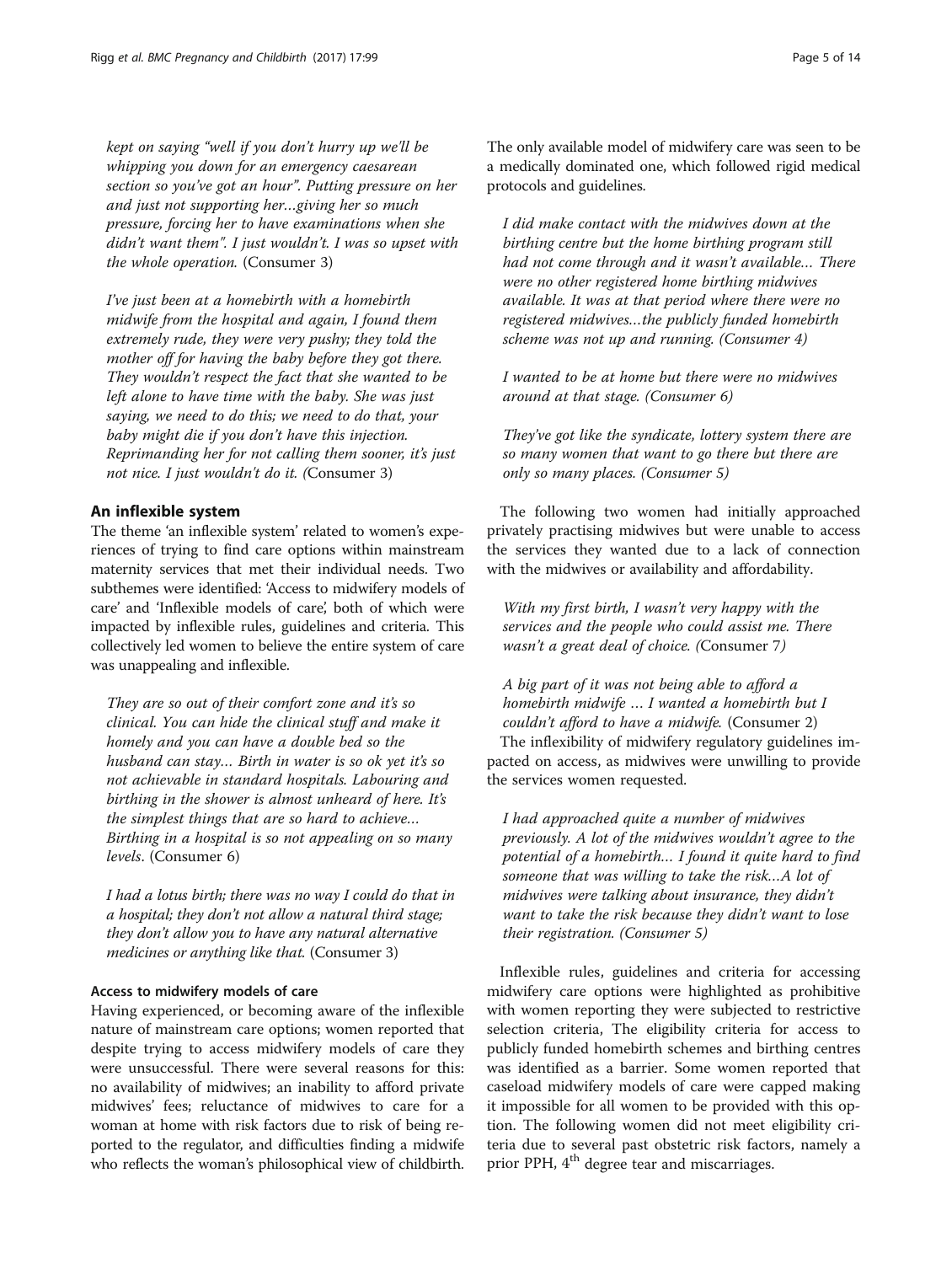I actually booked in at the birth centre. I tried to enrol in the midwifery group practice but I got knocked back with both of them because at about 12 weeks between my first two children I had a miscarriage. (Consumer 2)

I was out of the geographical area, I wasn't even eligible for it…so I didn't have access to a birthing centre, only to a hospital…In my State, the line up for the birthing centre, is ridiculous, so many women want to get into the birthing centres in this State, and can't get in because the waiting list is too long. And so they go to the hospitals, and a lot of them have really shit births. (Consumer 7)

One UBW described how a woman utilised her services due to the woman's inability to satisfy selection criteria to access through mainstream care a vaginal birth after a caesarean section (VBAC).

A VBAC mother, she just really felt she didn't fit into the homebirth scheme because she had a caesarean and she was really determined to have the baby at home. (Provider 5)

# Inflexible midwifery models of care

Women and UBWs mentioned midwives' legal requirements to practice within medically determined guidelines. This included publicly funded homebirth schemes, midwifery group practices and privately practising midwives. They felt birth at home with midwives was often so governed by the medical and regulatory rules, that the midwives appeared aligned with the system and not the pregnant women. The following highlights one woman's disappointment and sense of loss from the inflexibility of a professionally attended birth at home with a midwife after having previously experienced a UBW supported birth at home.

She wanted to do a vaginal examination and I just thought, just leave me. I was actually annoyed with her because I had a point of reference; a different one and she annoyed me. I realised in my heart this is not necessary…It was a really fast birth my second child but she wanted to check, she got a bit nervous at some point and wanted to do a vaginal examination to check how I was progressing. I really didn't want her to and so ok I just let her do it so she calmed down. I didn't have that feeling with (UBW), it wasn't intrusive at all and I really, really valued that. (Consumer 8)

Midwives are regulated and compelled to practice according to institutional guidelines. Women viewed this as not supporting their choices and a barrier to achieving their desired birth experience. In this sense the UBW became the woman's next best choice as a service provider.

I felt that I would probably be pushed into having more VEs and I didn't want any VEs or have any monitoring, I didn't want someone entering into my conscious space. I did speak to midwives and they all basically said from a legal stand point they are required to do all that sort of thing like for their own back up pretty much, which I understand. I didn't want to put someone in the situation where I was asking them to go against what they had to do when it was something that was making me uncomfortable and when I knew I had another option. (Consumer 2)

Women and UBWs highlighted that prescriptive rules and medical guidelines in mainstream care frequently interrupted the birthing process and the potential for women to experience a natural birth.

Women's births are being interrupted unnecessarily and the potential that women have to have an empowering birth was being ignored a lot of the time; but other times, usually in the hospital setting, there was no space for it with the rules and what is happening there. (Consumer 4)

Women viewed the medical model as over medicalised and controlling, with blanket rules applied generically to all women irrespective of their wishes, demonstrating power-imbalance and this made care inflexible and impersonal.

You have to have a lot of tests that need to be done and you have to have an ultrasound and things with the registered midwife. I just really like it when I know the birth worker who is with me solely. It's just me and her. There is not this higher control system that has all these rules that are a blanket rule for everyone… She doesn't make decisions based on maybe fear of getting in trouble with the medical and legal problems and things like that. (Consumer 5).

#### Getting the best of both worlds

The theme 'getting the best of both worlds' had three subthemes: 'Researching options and learning to trust in self'; 'Doing it my way' and 'Having a safety net'. Having researched all care options, women concluded the only way to achieve the birth experience they wanted was to take control of it. They achieved this by finding an alternative, knowledgeable, care provider who would not interrupt the birthing process and who would stay, support and honour their wishes throughout the birth. In this sense the UBW provided women with the 'best of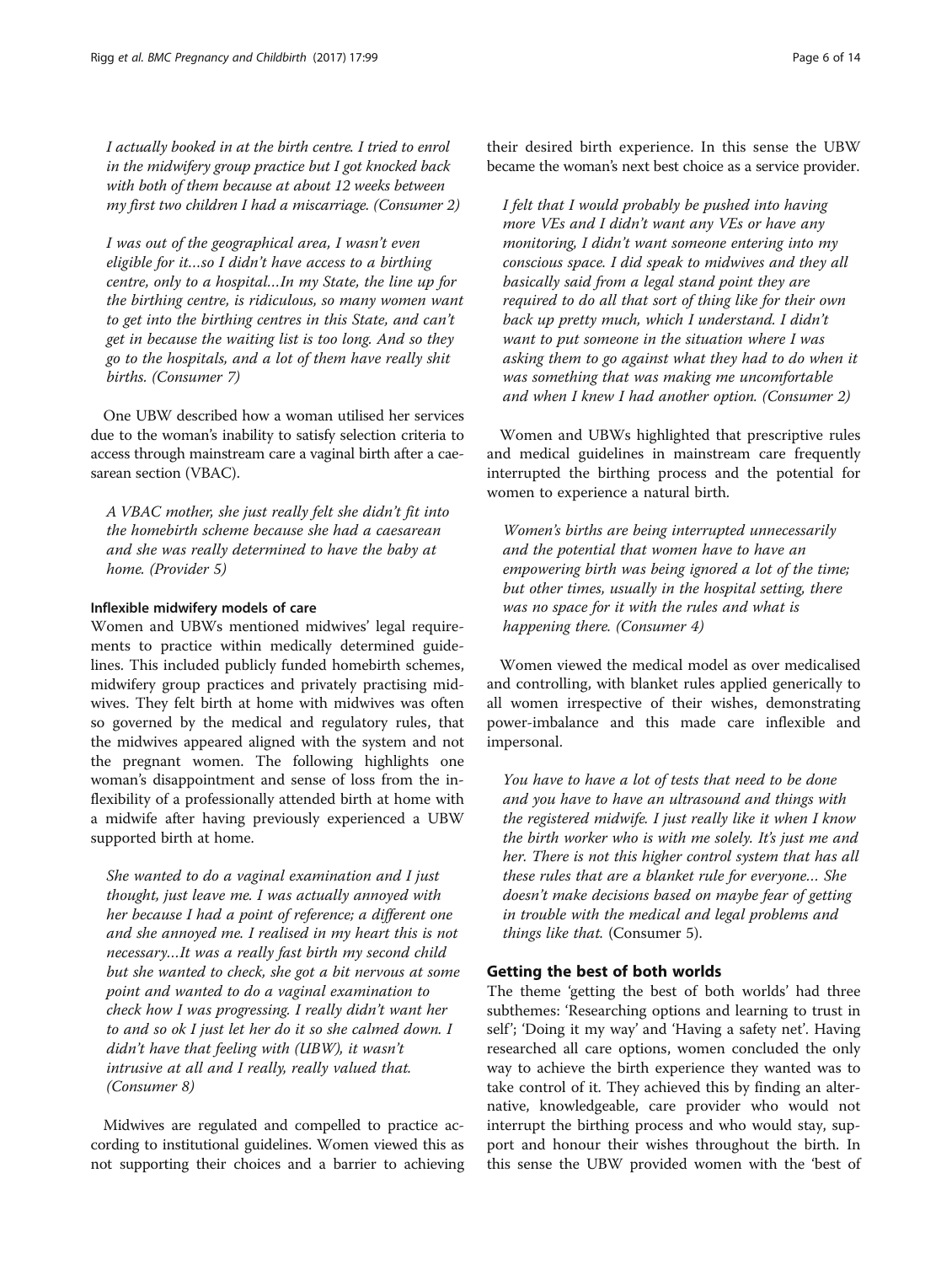both worlds': support for her physiological paradigm of birth and birth care that made her feel safe.

I chose her because she was extremely experienced, she was very passionate about what I wanted, she was willing to support whatever I wanted to do during the birth, that was stay at home or the be transferred or whatever… and her beliefs were inline with mine. (Consumer 3)

I was looking for moral support and someone to out of the intensity of the moment to just recognise we need extra help or no you're doing fine and that is I guess a professional opinion on how things were going. (Consumer 5)

# Researching options and learning to trust in birth

Researching options was an important subtheme that emerged from the analysis of participants' transcripts. Women used their previous experiences with the mainstream care system as a stimulus for their own research. They researched all care options to become more knowledgeable about: birth; the long-term effects of different birth approaches both medicalised and natural; and the availability of care options to inform their decisionmaking for future births. They concluded that avoiding medicalised approaches to childbirth gave them the greatest potential to achieving the birth experience they wanted.

I studied a lot of Leboyer birth and about what happens if you have a drugged birth…and what patterns you set for yourself if you have an induced birth and how that affects your life. (Consumer 3)

After doing a lot more reading from a variety of sources and ideologies and different perspectives and across different years of birthing, I came to appreciate that perhaps if left alone a bit more then I would perhaps get a lot further into birth, further into labour and make it a whole lot better and smoother. (Consumer 5)

Women described how they transitioned from a position of fear about birth to trusting birth and their bodies as they researched their options.

I moved from a fear of 'what if' to a bit more trusting the body and that nature would take its course…, which is very hard in a very medicalised system. I think weighing it all up having a little bit more knowledge and trust really helped me. (Consumer 5)

I don't feel the need for security of knowing where the baby is or security of what the heart rate is, I don't feel that need … you just have to trust that you know, trust it's going to go well and trust in your abilities that it will go well. (Consumer 9)

# Doing it my way

The subtheme 'doing it my way' related to women wanting to retain full control of their birth experience to ensure an intimate, comfortable and undisturbed natural birth. All of the participants communicated a deep sense of trust in their strength and abilities as women to give birth naturally. They believed birth was an instinctively natural, physiological process that every woman was capable of achieving.

I just wanted to do my own thing, in my own way so I could really focus and be able to do what I need to do as a birthing woman without having all the intrusion… I felt that if something was going to go wrong, that I would know, I'd feel it. (Consumer 2)

Women know how to birth…and I trust in the natural process of birthing; women are actually capable and should not be told they can't do it or that they are too slow…. These are the key things for me from my experience. The women can actually do it; they know how to actually give birth. (Consumer 3)

Women reported they did not want a health professional who practised in a medical model and who may have pressured them into having unwanted interventions. One UBW believed women chose her services because they mistrusted mainstream services and rejected midwives who viewed them as part of the medical system who work to monitor, control, and manage women and their birth.

Women don't want a midwife that has been trained in that technocratic model. They don't want someone who has been trained in a hospital environment to observe hospital births and to manage birth using hospital resources and hospital mentality to come into their homebirth, which is counter, intuitive. They don't want that. (Provider 9)

Being at home with a familiar trusted carer, surrounded by supportive family members was highlighted as a key factor to facilitating a woman to feel in control and focused on birthing their baby without interruptions.

I didn't particularly want that outside person coming into my home and me feeling like I had to welcome them in… I wanted that experience at home with my family, I wanted it to be intimate, I wanted it to be personal; I wanted to feel in control. (Consumer 6)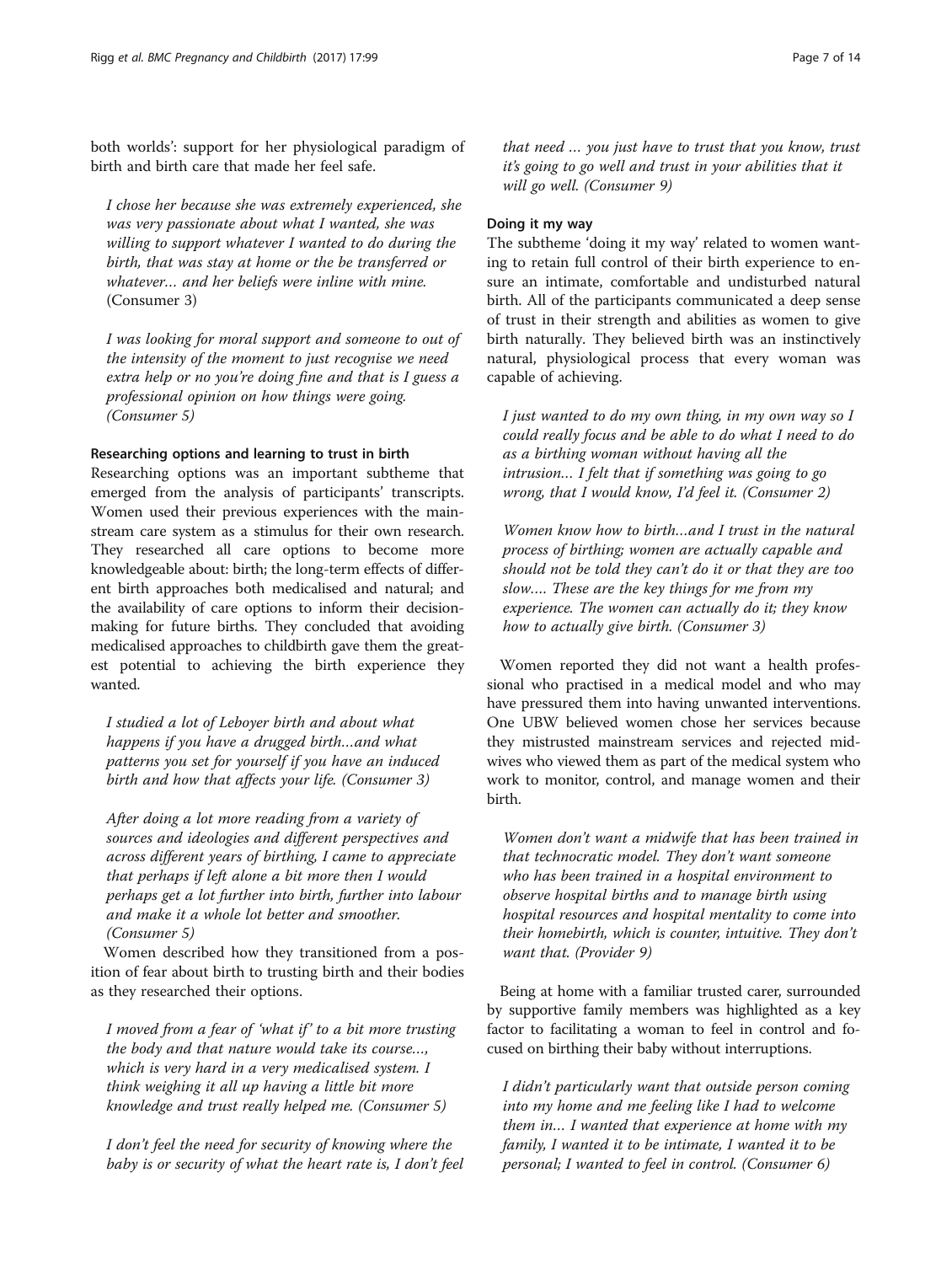It was significant that she came to my house. So the visit I felt it was very much on my terms, what ever happened, I felt very much in control about everything. And I really valued that. (Consumer 8)

### Having a safety net

While having a birth at home and retaining control of the birth experience were important to all the women in this study, none of them wanted to birth alone or unassisted. They wanted someone who was knowledgeable and experienced with birth; shared their beliefs about birth and who could stay with them to support their choices. While women reported their UBW did not claim to be a midwife, they believed their UBW had appropriate birth knowledge, skills and experience and in fact saw them very much as midwives. This belief reassured the women that the UBW could recognise, advise and help the woman by transferring her to a hospital for medical help if the UBW deemed it necessary.

There were a few experienced doulas in the area where I live who attended free births who I trusted, but if anything was happening anything went wrong, they had the knowledge to help get me to the transport I needed… I had two doulas… I knew she had birth knowledge and backup there instead of just me and my partner being there alone. (Consumer 2)

I was looking for moral support and someone out of the intensity of the moment to just recognise we need extra help or no you're doing fine. I guess a professional opinion on how things were going. I would never attempt to birth without a knowledgeable person. I wouldn't freebirth on purpose. I think having a doula provided me a bit of security that if something would be heading in the dangerous situation, off to the hospital we go. (Consumer 5)

All of the women in this study viewed their UBW as their 'midwife' and safety net, keeping watch to protect their space and providing a sense of security for them. One woman, who was also a registered midwife, described why she liked to call her UBW a midwife. She described regulated midwifery care as impersonal placing greater emphasis on the performance of medicalised treatments and often neglected the authentic human needs of a birthing woman. This is demonstrated in following statement from a consumer who was also a registered midwife.

I still like to call her a midwife and she says "I am not a midwife", but the discussion we had was, I like to call you a midwife or lay midwife because in every sense of the word you are more a midwife than I am a registered birth worker. You can work with the woman

whereas, of course the clinical stuff is very important... often it is seen as more important that the rest of the holistic care that the midwife does …I feel you are more of a midwife than I am because the expectation to use my clinical skills outweighs my right to practice my normal midwifery, which is being with the woman. (Consumer 6)

The women perceived having a birth worker who was not a registered midwife as a reassuring feature of UBW care. This enhanced the women's sense of trust in birth and their ability to give birth naturally and in many ways gave them the best of both worlds.

I loved the way she trusted birth completely and I liked the way she trusted birth so much she didn't need to become a registered midwife… I felt very secure in her skills.. (Consumer 4)

# Treated with love and respect versus the mechanical arm on the car assembly line

The final theme 'Treated with love and respect versus the mechanical arm on the car assembly line' represents the contrast of birthing inside and outside the mainstream system. It encapsulated the impact of personalised system verses an impersonalised system of care. Three subthemes were identified within this theme, which represented key components of care that impacted on women. They included: 'Respecting choices'; 'Negotiated/flexible care feels safe' and 'No obligation to conform'. Women described their care outside the system with a UBW as focused on validating the woman's choices and position as a person and birthing woman. An important feature of this care described by women was being treated with love and respect. Women described their experience of birthing within mainstream care as impersonal, dismissive of the women as an integral part of the birthing process and focused on medical intervention and procedures that satisfied the fears of health care professionals to successfully deliver 'a product' with 'the product' being a live baby.

In my homebirth I was treated like a person who was part of the process. The main difference for me was, at home I was treated with love and respect, like I was important; like I was part of the process. I was treated like I was a real person. Whereas in hospital, I was treated like, I was a non-person. I was invalid and unimportant, less important that the machines that were hooked up to me …In my hospital birth I was treated like an inconvenience to the point where my midwife told me to stop vocalising because I was stressing her out. I was treated like the vehicle, which produces the result and the result being the baby. The baby being what's important, the baby being the only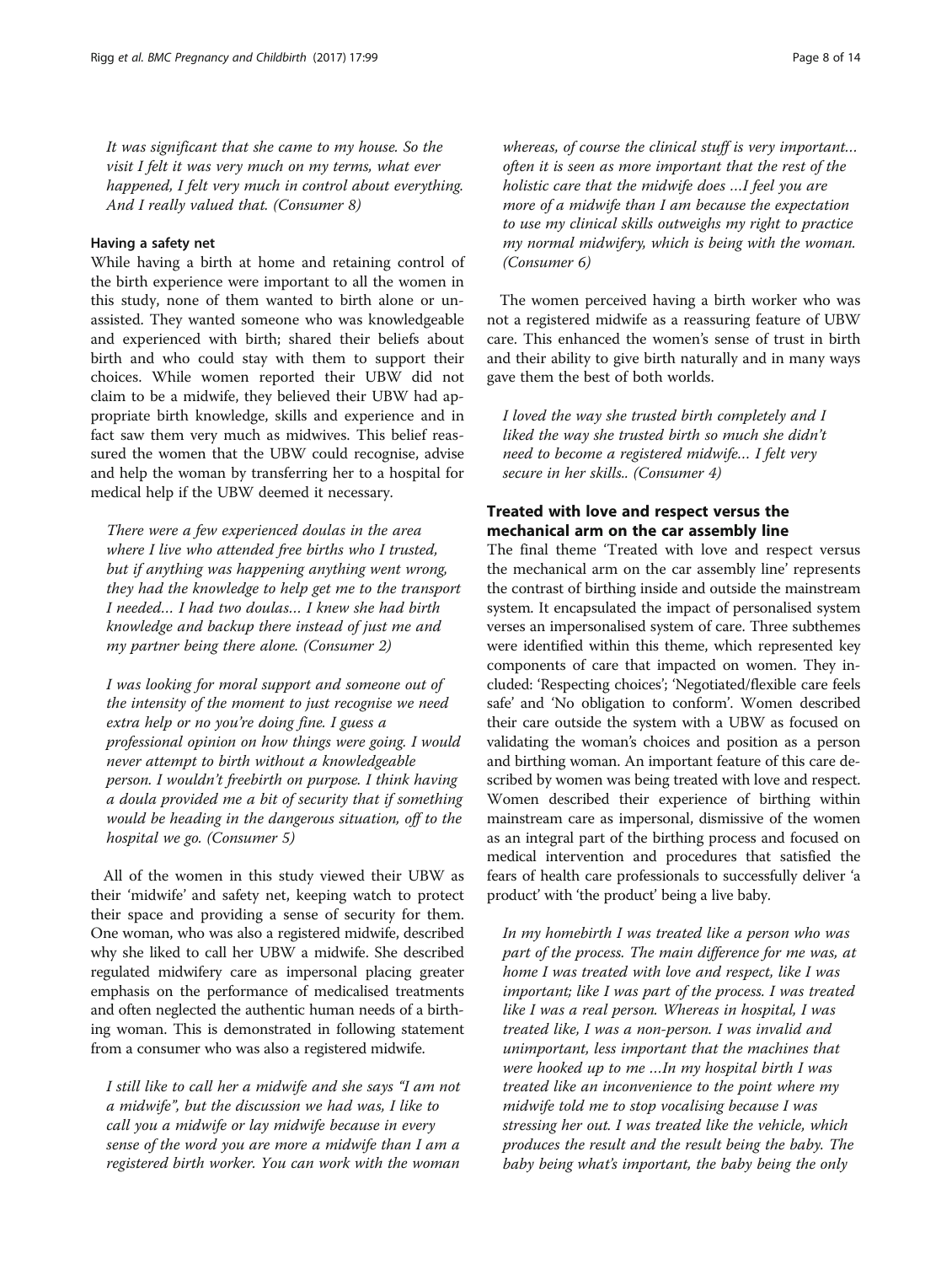thing that we are there for, the baby's the product of the process. The product is what matters. I'm the mechanical arm on the car assembly line. (Consumer 9)

# Respecting choices

Respecting the woman's choices was an essential feature of UBW care that women valued highly. Women reported that their UBW had been more willing than a registered midwife to respect their choices. Finding a UBW whose beliefs about birth were aligned with the woman's beliefs generated a greater sense of trust and security that the woman's preferences would be respected. Having this mutual understanding and deep sense of respect for the woman's preferences and choices was critical to the development of a relationship where the woman felt in control of her birth experience and thus secure in her own decision. Enabling the woman's wishes was paramount to the development of an empowering birth experience for women.

I was looking for someone who wasn't going to make me feel rushed and uncomfortable; I wanted someone who was going to respect my wishes and that was going to respect my preferences. (Consumer 3)

A lot of birth workers who work as doulas, work as unassisted doulas and have a lot more trust in the birthing process. They are a lot more willing to allow the woman to make her own decisions rather than taking control and doing it themselves…So it's passing the power back to the women rather than handing her power over to the midwife or the doctor or whoever, an obstetrician. Making sure the woman is empowered to make her own decisions. She knows what is best for her and her family if she is given the right information and allowed to make her own decisions. (Consumer 2)

#### Negotiated/flexible care feels safe

Women described their relationship with the UBW as one that was on an equal social basis and this facilitated women and UBWs to work in mutually flexible ways.

I chose her because I thought she certainly was in line with what I wanted. I thought she would support me 100% and I would be safe if I changed my mind or if something went wrong she would support me … It was amazing, she would do whatever so I could stay at home. She would come over at the drop of a hat, she would give me any information I wanted. She give me female companionship, (Consumer 3)

She was very available to everything and flexible in every way. I remember in one antenatal meeting she

would talk to my partner too and say, "Look just in case things happen fast then this is what you need to do". I found that very empowering. That approach, this is your birth; this midwife client relationship is maybe a different one; maybe the fact she is not registered midwife; it's more on an equal social basis with her. That respect was more equal and I felt more empowered. I had more responsibility and this was reflected by the way she said, "if things go fast or if I am not there fast enough or if the shoulders get stuck you can take your finger and do this". (Consumer 8)

The depth of flexibility, trust, and respect was exemplified when this same woman described her moment of birth. She highlighted the unique nature of UBW care relationship and connection with the birthing woman. This UBW intuitively responded to the birthing woman's need for nurturing by mothering the birthing woman at her most vulnerable moment by going to her in the birthing pool, holding and supporting her in her arms to transition successfully into motherhood by giving birth naturally as nature intended.

I think some people you meet you just get a vibe. You just get that feeling that it's something special to be in her care. I just felt I want that, I wanted to be in her care…and you know the thing with my UBW, interestingly she really empowered me and gave me lots of autonomy but in the crucial moment of birth, I didn't want autonomy, where just you were in that moment where you feel like your first child descending and like in that moment, she did mother me, you know. Yea, I am very lucky. (Consumer 8)

#### Not that obligation to conform

Women and UBWs reported that it was significant for the UBW not to be associated with or controlled by any regulatory or medical systems of care; thus UBWs had no obligation to conform to these frameworks of service provision. This facilitated a greater sense of control and freedom to negotiate a wider range of services that were holistic, flexible and woman-centred.

UBWs are not bound by regulations to work and the book keeping and that accountability to a higher power and all that sort of stuff. That affects our scope of what we can do…it's just not having boxes to tick. That's what women are looking for. (Provider 9)

The midwives I know that are registered, they often are talking about the frustration of the way they want to serve women to be able to fit into the registration criteria. So in that case, the UBW doesn't have to have that controlling criteria in the way that she has to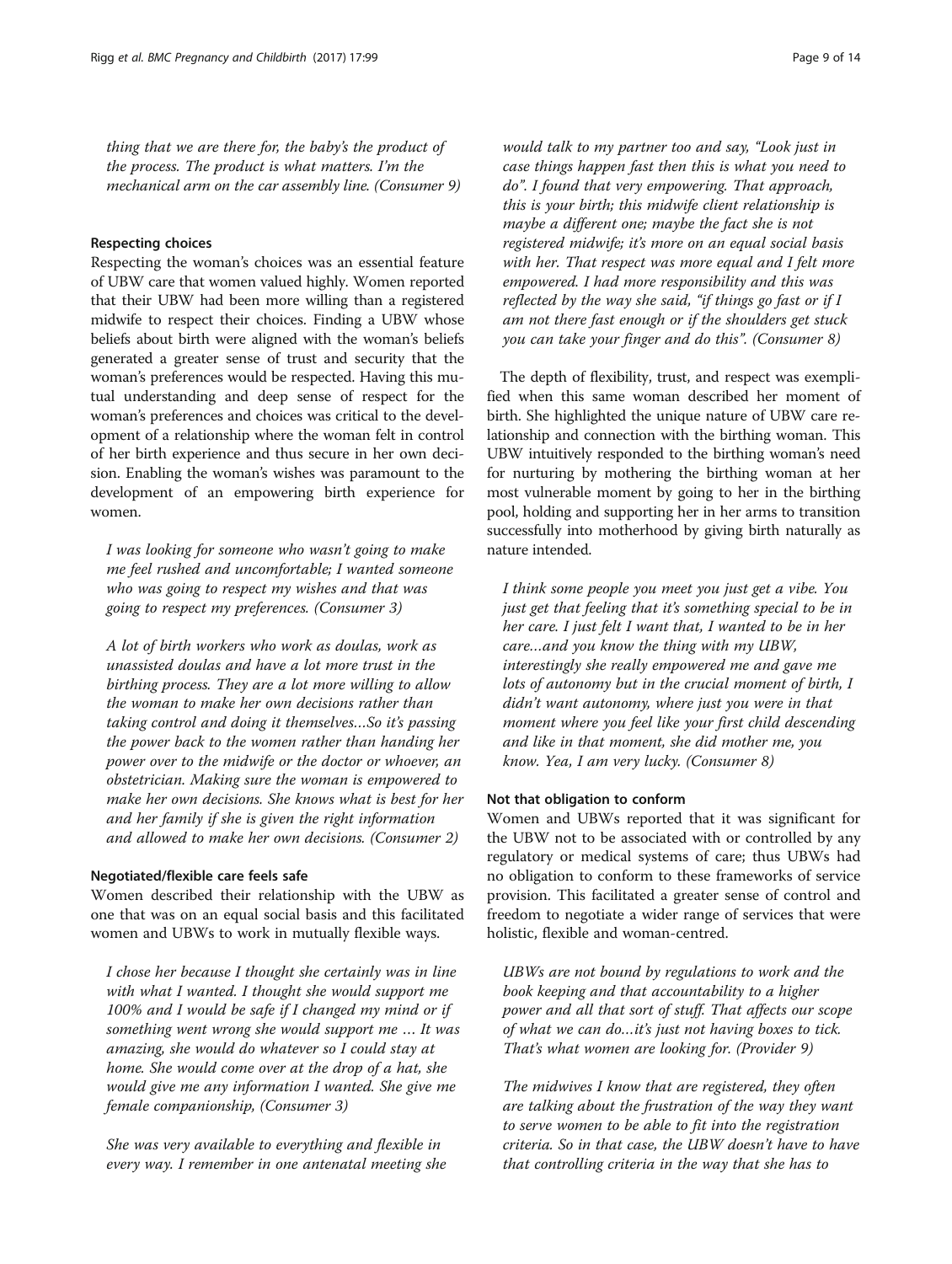abide by. She is not controlled by that medical system. (Consumer 5)

Having a UBW who was not part of the medical system further enabled the women to trust her abilities to birth her baby normally.

Because she wasn't associated with the medical system, there wasn't that feeling that I needed medical support. There was that deep trust that this was a really natural process that was happening…I didn't need her to have a medical degree behind her to give birth to a baby. (Consumer 4)

It was clear from this final theme that the heart of trauma for these women was their experience of an impersonalised system of care during a very personal time of giving birth to their child.

As in individual and on a personal level it was wonderful. She is an amazing woman and very, very supportive emotionally and caring, vary knowledgeable. She gives a lot of confidence to the birthing woman that she can do it. (Consumer 7)

# **Discussion**

We explored the reasons why women choose a UBW supported birth at home from the perspective of women and UBWs. We found that most women interviewed experienced mainstream care options as limited, inflexible, disempowering, impersonal and unsupportive of women's natural birth choices. This resulted in women feeling abandoned, disrespected and ultimately traumatised. This stimulated women to seek an alternative care option with an UBW to avoid a repeat negative birth experience within mainstream care. UBW care provided women greater flexibility, autonomy and a more personalised birth experience that resulted in the women feeling more satisfied and empowered by their UBW supported birth at home experience.

# Medicalisation of childbirth

Globally concern for increasing rates of obstetric intervention in resource rich countries [[10\]](#page-12-0) has resulted in some countries reversing this trend slightly [[10](#page-12-0), [23\]](#page-12-0). However, in Australia intervention rates remain high, current caesarean section rates higher than the USA (32.2%) and OECD average of (26.9%) [\[10\]](#page-12-0). Reasons cited for this include "reductions in the risk of caesarean delivery, malpractice liability concerns, scheduling convenience for both physicians and women and changes in physicianclient relationship among others"(p.98) [\[10](#page-12-0)]. This raises questions about the appropriateness of some caesarean deliveries and concern given the perinatal death rate has

not demonstrated a corresponding decline over the past decade [\[9\]](#page-12-0).

Having a caesarean delivery increases a mother's chance of death, maternal and infant morbidity and possible complications with subsequent births [\[10, 24, 25\]](#page-12-0). Women who experience high rates of intervention in childbirth are less satisfied with their experience [[26](#page-12-0)] and the associated lack of control in decision-making. This was a significant reason cited by women in this study for choosing a UBW attended birth at home. High rates of intervention and placing significant restrictions on access to birth at home as in Australia and the USA generates higher numbers of UBW attended births [[27](#page-12-0)]. Countries that have greater access to midwifery models of care and a homebirth choice have fewer UBW attended births [\[28, 29](#page-12-0)]. An online survey of 1063 woman conducted by Homebirth Australia in 2012 found 54% of women identified as having risk factors that would preclude them from having a publicly funded birth at home [\[30\]](#page-12-0). Our study findings concur with others, when women cannot access the care they want from mainstream care, they perceived inflexible with limited options and this stimulates the woman to seek alternative options outside the system [\[1, 6](#page-12-0), [31\]](#page-13-0).

Care that ignores or disrespects a woman and/or her birthing choices limits her ability to make informed choices and removes her sense of control [\[31\]](#page-13-0). The medicalisation of childbirth characteristically involves high intervention and policy driven care for example 'Active Management of Labour', which can be dogmatic by nature and result in impersonal protocol driven practices such as rushed and sometimes threatening, bullying and fear driven practices [[31](#page-13-0)–[33\]](#page-13-0) rather than nurturing womancentred supportive care practices [\[29\]](#page-12-0). This works to remove a woman's sense of control in, and of, the experience which, collectively can lead to feelings of disempowerment [[34](#page-13-0)]. Findings in this study are consistent with other research, which found that hospital practitioners utilise practices that can disrespect, bully and frighten women into accepting unwanted medically controlled treatments [[31](#page-13-0), [33](#page-13-0)]. Further, negative interpersonal difficulties experienced during labour and birth for example, feeling pressured, unsupported, ignored or abandoned generates a 'hotspot' for the development of trauma and PTSD [[35](#page-13-0)]. Haraway 1991, highlighted how the patriarchal domination of scientific knowledge has served as a covert technique of social control which can dominate women not liberate them [\[36\]](#page-13-0). Thus society and particularly women are conditioned into believing "that 'nature' is our enemy and that we must control our 'natural bodies' "by techniques given to us by biomedical science" [[36](#page-13-0)]. Women in this study experienced this as disempowering and traumatising and were motivated to avoid a repeated experience within mainstream care and thus sought an alternative birth experience with a UBW.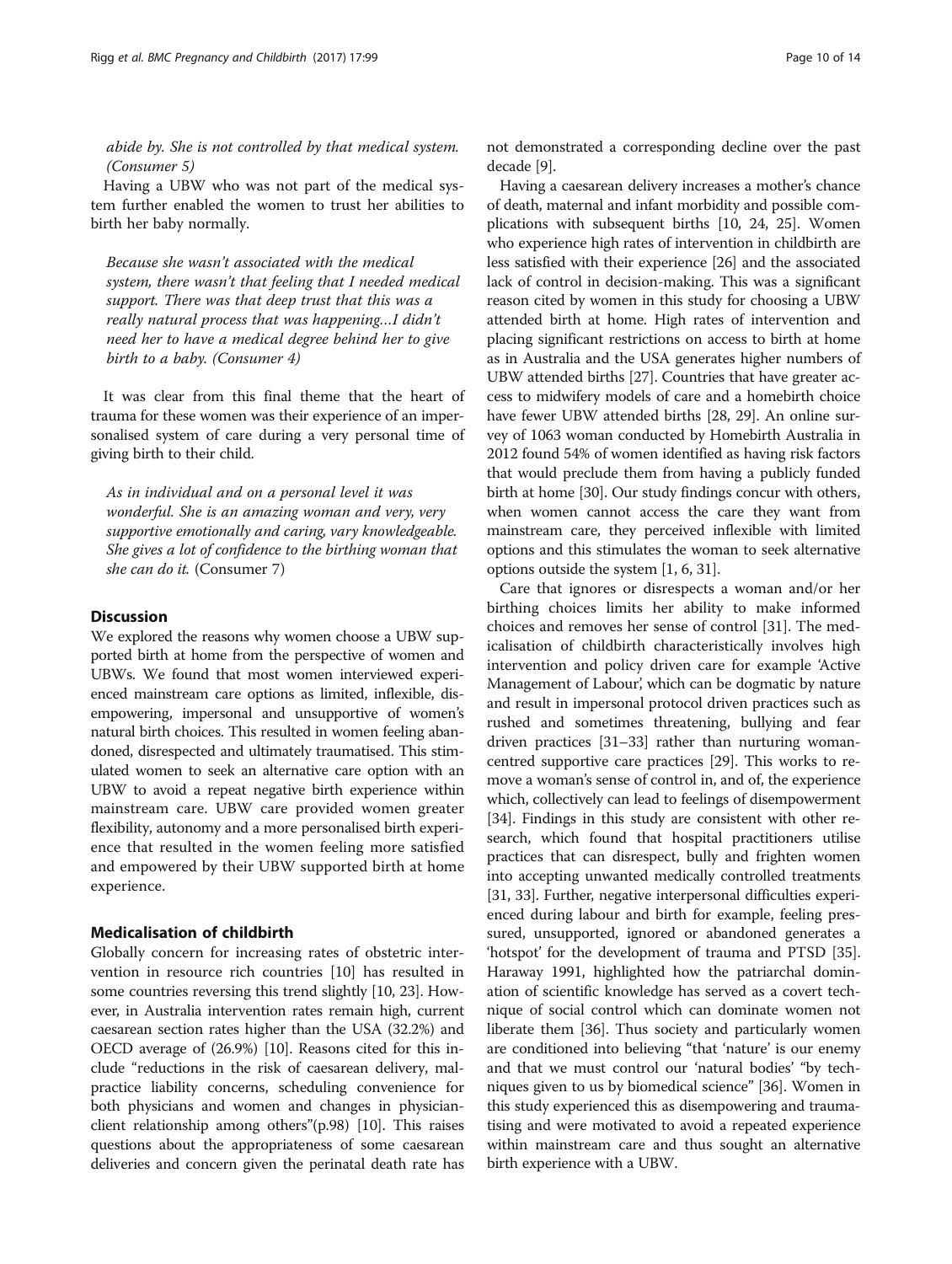# Access to midwifery models of care

Maternity care in Australia is constrained within medical models of care, despite decades of lobbying for change [[5,](#page-12-0) [37](#page-13-0)–[39](#page-13-0)]. The National Maternity Services Review (MRS) 2009 stimulated a range of national maternity and regulatory reforms aimed at increasing women's access to midwifery models of care, however, in reality this has made gaining access to these midwifery models more complex and limiting for women and midwives [[8](#page-12-0), [40, 41](#page-13-0)]. While this may in part be due to the construction of risk by patriarchal systems of care, internationally there is general agreement that all women should have the choice and access to birth at home [[10](#page-12-0), [42\]](#page-13-0). Evidence confirms that when mothers and babies receive continuity of care from a midwife throughout pregnancy, birth and the postpartum period, health benefits are significant [[43\]](#page-13-0). Our findings concur with several critics have highlighted how professional practice and regulatory arrangements continue to prioritise the medical model of care [\[44](#page-13-0), [45](#page-13-0)], the lack of culturally safe services [[46](#page-13-0)] and a continued lack of respect for the rights of marginalised groups and women seeking birthing services at home [[47](#page-13-0)].

#### Inflexible system denies access

In Australia, access to midwifery models of care is dependent upon the availability of publicly funded homebirth programs and privately practising midwives being able to access private indemnity insurance (PII) to cover intrapartum care. However, PII has not been available since 2002 and not all States and Territories provide a publicly funded homebirth program [\[3](#page-12-0)]. Only (0.4%) of women birth at home and (2.3%) in birth centre [\[9](#page-12-0)]. Birthing centre care equally must abide by institutional policies and guidelines [[48, 49\]](#page-13-0). Access to these models is conditional upon women meeting strict, risk criteria [\[3](#page-12-0), [9](#page-12-0)]. These criteria have been criticised as rigid, inflexible, disrespectful of women and their rights to access midwifery models of care [[30](#page-12-0)]. Often even if criteria are met, access to birth centre care for example, is not guaranteed due to long waiting lists and a lottery systems for access [[47](#page-13-0)]. Women in this study experienced trying to gain access as onerous, anxiety inducing and inflexible. Recent Australian research has found that when women experience hospital systems and care practices as inflexible they will seek alternative care options [[31\]](#page-13-0). Women in this study highlighted how their requests for some flexibility with the medical model of care, for example, physiological third stage, birth in water and a vaginal birth after a caesarean section (VBAC), resulted in coercive care practices that threatened, frightened and labelled the woman as non-compliant and in some instances denied her access to medical care. Thus, what should be a personal choice becomes subject to judgement by health professionals who insist that nature and

therefore birth be controlled. Participants in this study fought against this. Trying to navigate an inflexible system that does not meet the needs of the woman can led her to value the risks of birthing at home with a UBW over not getting her needs met in the hospital system [[30](#page-12-0)].

# Traumatising treatment

Trauma for the women in this study was experienced as a result of policy and procedurally driven care practices that are associated with a medically managed birth. The literature describes this as iatrogenesis or iatrogenic trauma [[50](#page-13-0)]. Iatrogenesis refers to adverse effects and conditions that result from care, treatments or advice received from physicians or health care professionals [\[50\]](#page-13-0) and this can be experienced as physical or psychological trauma [[34](#page-13-0)]. Traumatic events occur when a "person experiences, witnesses or is confronted with a traumatic event or events involving actual or threaten death, serious injury or a threat to oneself or others"(p.1) [\[51\]](#page-13-0). In this study women experienced both physical and emotional trauma having witnessed and/or experienced medically managed birth care with a previous birth along with inflexible risk screening that prohibited their access to midwifery care options. Women perceived inflexibility as disrespectful particularly because it dismissed the women's wishes. From a feminist perspective, this is interpreted as a form of oppression [[16](#page-12-0)].

Trauma as a result of childbirth is well documented in the literature [[31, 34, 52](#page-13-0)–[55\]](#page-13-0). It can be experienced at any time throughout the childbearing journey [\[52](#page-13-0)]. Women who experience high levels of medical intervention and dissatisfaction with intrapartum care are at greater risk of developing a more serious condition called 'Post Traumatic Stress Disorder (PTSD) [\[56](#page-13-0)]. Findings from this study are supported by other Australian research, which showed women can avoid medical models of care to prevent a repeat traumatic experience [[31\]](#page-13-0). However, they like many other women who have experienced a traumatic birth did not seek a diagnosis or treatment [[57, 58\]](#page-13-0) and appeared to adjust well to motherhood [[34](#page-13-0)]. This suggests prevalence rates for trauma may be much higher, for example, overall 24% of Australian women experience childbirth fear which is a form of trauma and this exceeds international rates of 20% [\[59](#page-13-0)]. This further highlights the problematic nature of defining what constitutes birth trauma, as it cannot, as some researchers suggest, simply be described as isolated to those who proceed to manifest negative psychological effects [\[34](#page-13-0)]. Indeed avoiding hospital birth due to past negative experiences may be a real indication of serious birth trauma.

# Regulation

The aim of regulation is to recognise and identify midwifery as a profession and to protect women and society against harm by defining the knowledge and skills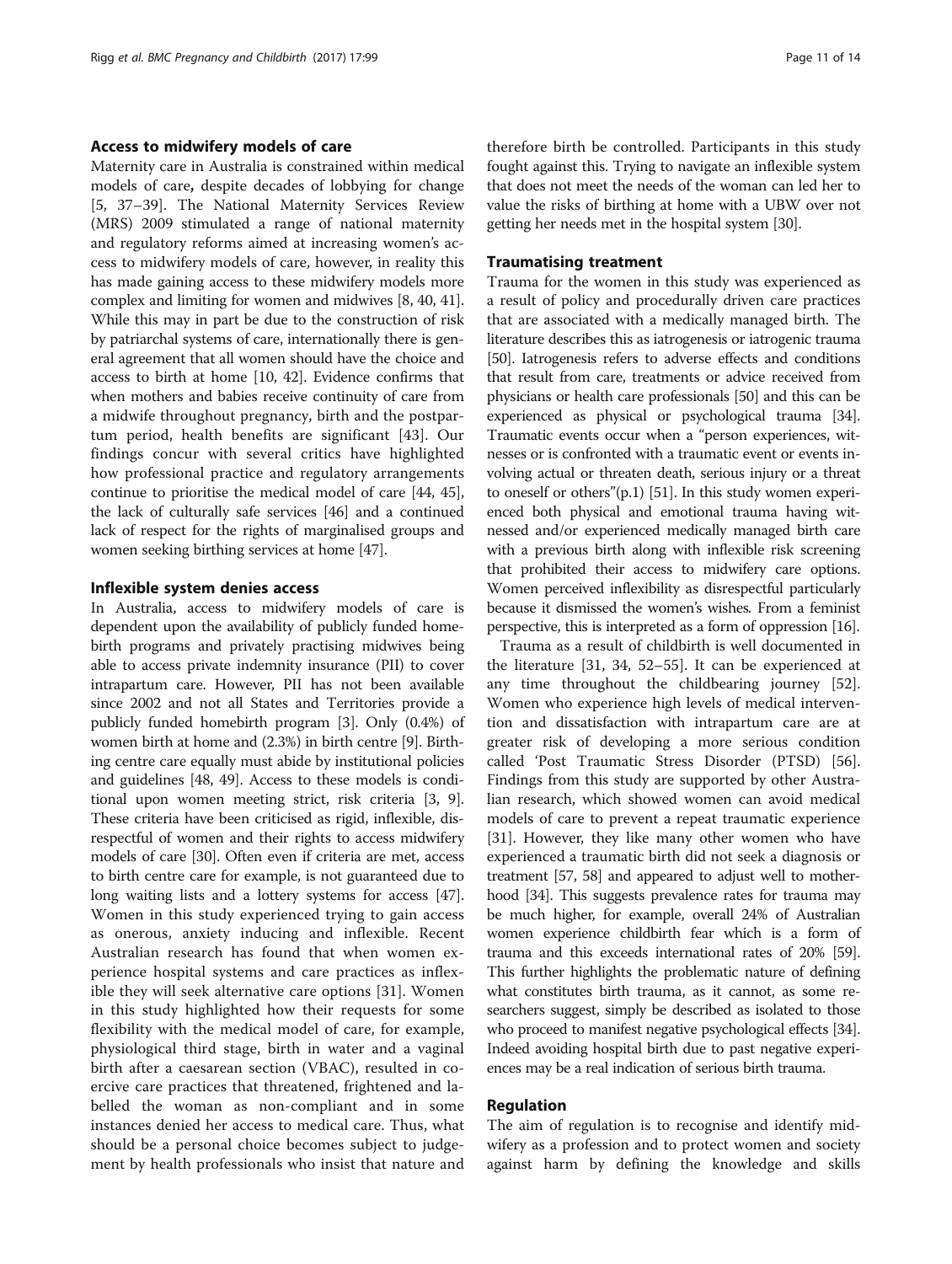necessary to work as a midwife and to enforce quality standards [[60, 61\]](#page-13-0). This includes a requirement to have insurance and to work within professional rules and guidelines in collaboration with the medical profession [[3,](#page-12-0) [62, 63](#page-13-0)]. While hospital midwives are covered by their intuition's insurance, privately practising midwives have been unable to access Private Indemnity Insurance (PII) in Australia since 2002, [\[3](#page-12-0)]. While extensions to the timeframe by which Australian privately practicing midwives must have this exist, homebirth midwives can be unwilling to practice without it and this impacts women's access to midwives [\[64\]](#page-13-0). O'Boyle, 2014, found that Irish homebirth midwives who are unable to access PII on the open market were unwilling to practice without it, but also believed that having PII did not improve their practice or guarantee good practice [[64\]](#page-13-0). Midwifery "claims an ancient history of being "with women" in parturition and the authority of a broader knowledge base than that of traditional biomedicine" [[65](#page-13-0)] p.6. Regulating midwifery and midwifery models of care to the control of medical guidelines and rules has generated an attitude that the professions 'know best' and thus can override the ethical principles of women's choice, freedom and autonomy and the service principle of 'being with woman' during childbirth [[65](#page-13-0), [66](#page-13-0)]. UBW's in this study were sympathetic to women's cry for support and respect of their human right to choice for birth at home; they sidestepped the function of regulation and this opens up dangerous possibilities for both women and workers. Participants in this study argued that current regulation standards disrespected their choices and forced midwives to abandon women leaving them no other option but to freebirth or find allies amongst UBW's. Key issue highlighted by the National Health Research Committed, 2010 "women have the right to decline care or advice if they choose, or to withdraw consent at any time…her choice must be respected. Importantly, women should not be abandoned because of their choice" [[67](#page-13-0)] p.4.

In Australia, legislators have attempted to address the issue of UBW-attended birth at home with further regulation. Proposals are that the Health Practitioner Regulation National Law (South Australia) (Restricted Birthing Practices) Amendment Act 2013 be incorporated into the National Law Act [[68\]](#page-13-0) for application across all States in Australia. This South Australian (SA) legislation prohibits UBWs from attending a birth at home without the presence of either a registered midwife or doctor. The penalties for non-compliance are heavy fines and the possibility of imprisonment [\[69](#page-13-0)–[71](#page-13-0)]. An analysis of submissions during the public consultative period for the SA legislation highlighted concerns for outlawing UBWs through further legislation and punitive measurers, as this does not address the underlying system wide issues [[8](#page-12-0)] and in particular the regulatory requirement for private indemnity insurance for intrapartum care at home which is a key issue to this problem.

This analysis highlights the need for the professions, midwifery and medical, to work collaboratively to address how it does not meet women's needs or provide safe homebirth choices. Legislators need to exercise caution with overregulating midwifery and thus impacting women's birthing rights and restricting women's access to registered midwives. Overregulating the profession of midwifery can produce unintended consequences of making the practice of UBW attended homebirth more covert and underground which is an even more unsafe scenario [[8](#page-12-0)].

# Limitations

This was a highly sensitive topic not only for the participants but also for the authors, who were registered midwives who work in mainstream maternity care as practising midwives. While precautions were taken to limit author bias with data analysis, two authors were involved in coding and classifying themes and field note reflection. There remains the risk for author bias in this data. The sample size was small and may not be reflective of all women's experiences of a UBW attended homebirth. This may reflect the sensitive nature of the issue and the potential for legal ramifications for providers, and possible scrutiny and persecution by the public and media. Further research is required to identify the rate to which UBWs are attending women during birth at home with no midwife present and both the positive and negative outcomes that women and their babies are experiencing. This study formed part of a larger sequential exploratory design study and has informed the development of a national survey. This survey will invite participation from women who have experienced both a positive and negative UBW attended homebirths in Australia.

# Conclusion

Recent changes to the regulations in the provision of maternity services by midwives in Australia have placed significant limitations on women's ability to access a homebirth midwife [[5,](#page-12-0) [72](#page-13-0)] The medical model of care with associated high intervention and limited choices, dominates mainstream service delivery leaving some women feeling they have limited choice in their care provider [\[23](#page-12-0), [73\]](#page-13-0). Stepping outside the system to freebirth and birth at home with a UBW is increasing [\[6, 7](#page-12-0)]. Limited evidence exists for the reasons why women make this choice. This study sought to explore the reasons why some women choose a UBW rather than a registered midwife to attend them during a homebirth. Women in this study sought care outside the mainstream system due to dissatisfaction with the care it offered. They found the medical model narrow, restrictive, disrespectful and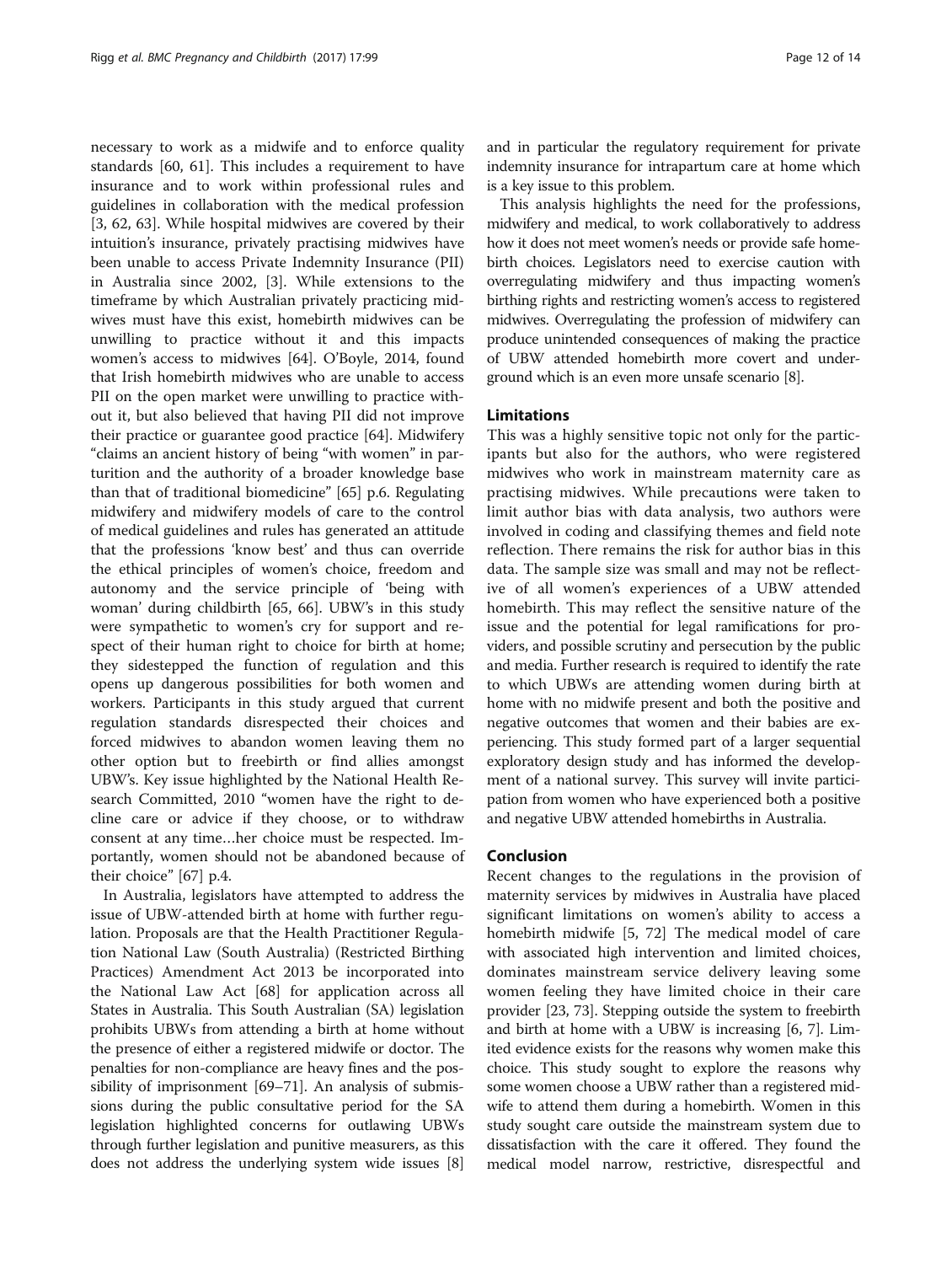<span id="page-12-0"></span>dismissive of their needs, whereas care outside the system with UBWs was very flexible and provided greater satisfaction and met their needs. Women placed greater value on the emotional, cultural and spiritual aspects of care to make them feel safe. While insufficient evidence exists to argue a UBW model of care produces better or worse physical outcomes, it is clear that other forms of safety (e.g. emotional) are realised within this model. All service providers need to place greater emphasis on the provision of humanised care. Legislators need to exercise caution with over regulation, which impacts women's birthing rights and restricts access to registered midwives. The unintended consequences of overregulating choice may be to drive homebirth even further underground. More research is required to establish what women and UBWs will do if legislation prohibited their practice.

#### Abbreviations

AHPRA: Australian health practitioner regulatory authority; IMRS: Improving maternity services review; MRS: Maternity services review;

OECD: Organisation of economic cooperation and development; PII: Private indemnity insurance; PPH: Post partum haemorrhage; PPM: Privately practising midwife; PTSD: Post traumatic stress disorder; SA: South Australia; UBW: Unregulated birth worker; USA: United States of America; VBAC: Vaginal birth after caesarean; WHO: World Health Organisation

#### Acknowledgements

We wish to thank the Homebirth Australia and Maternity Choice Australia for working with us to distribute information about this study and the childbearing women and birth workers who spoke honestly as they shared their experiences.

#### Availability of data and materials

There is no dataset available as this is qualitative research as per ethics requirements full transcripts of interviews are not allowed to be deposited to a repository to ensure anonymity.

#### Authors' contributions

ER designed the study, conducted the data collection, analysis and wrote the paper. VS supervised author 1, contributed to and reviewed the design, analysis of the data and review of paper. KP supervised author 1, contributed to and reviewed the design, analysis of the data and review of paper. HD supervised author 1, contributed to and reviewed the design, analysis of the data and review of paper. All authors read and approved the final manuscript.

#### Authors' information

ER is a lecturer in nursing and midwifery and a practising midwife, VS is a professor of Midwifery and researcher, KP is an associate professor of nursing and researcher, HD is a professor of midwifery and a practising midwife.

#### Competing interests

The authors declare that they have no competing interests.

#### Publisher's Note

Springer Nature remains neutral with regard to jurisdictional claims in published maps and institutional affiliations.

#### Received: 14 March 2016 Accepted: 17 March 2017 Published online: 28 March 2017

#### References

1. Freeze RAS. Born free: unassisted childbirth In North America. Theses and Dissertations. University of Iowa; 2008. [http://ir.uiowa.edu/cgi/viewcontent.](http://ir.uiowa.edu/cgi/viewcontent.cgi?article=1387&context=etd) [cgi?article=1387&context=etd.](http://ir.uiowa.edu/cgi/viewcontent.cgi?article=1387&context=etd) Accessed 7 Oct 2014.

- 2. Commonwealth of Australia. Improving Maternity Services in Australia: A discussion paper from the Australian Government. In.; 2008.
- 3. Dahlen H, Schmied V, Tracy SK, Jackson M, Cummings J, Priddis H. Home birth and the National Australian Maternity Services Review: too hot to handle? Women Birth. 2011;24(4):148–55.
- 4. Focus on midwives. Australian Institute of Health and Welfare (AIHW). 2017. <http://www.aihw.gov.au/workforce/nursing-and-midwifery/midwives/>. Accessed 28 Mar 2017.
- 5. Bryant R. Improving Maternity Services in Australia: The Report of the Maternity Services Review. In.; 2009.
- 6. Jackson M, Dahlen H, Schmied V. Birthing outside the system: perceptions of risk amongst Australian women who have freebirths and high risk homebirths. Midwifery. 2012;28(5):561–7.
- 7. Schapel AE. Findings of Inquest. In. Edited by Coroner. South Australia: Government of South Australia; 2012.
- Rigg E, Schmied V, Peters K, Dahlen H. Not addressing the root cause: An analysis of submissions made to the South Australian Government on a Proposal to Protect Midwifery Practice. Women Birth. 2015. doi[:10.1016/j.](http://dx.doi.org/10.1016/j.wombi.2014.12.005) [wombi.2014.12.005](http://dx.doi.org/10.1016/j.wombi.2014.12.005).
- 9. Hilder L, Zhichao Z, Parker M, Jahan SCGM. Australia's mothers and babies 2012. Report. 2014, Cat. no. PER 69(30).
- 10. OECD. Health at a Glance 2013: OECD Indicators. Report. 2013:1–203. [http://](http://dx.doi.org/10/1787/health_glance-2013-en) [dx.doi.org/10/1787/health\\_glance-2013-en.](http://dx.doi.org/10/1787/health_glance-2013-en)
- 11. Puddy R. Risky Delivery: Hospital vs Home: should mothers always have the right to choose where they give birth?.In: Weekend Australian ID 15299563 edn. Weekend Australian Magazine: Copyright Agency Ltd; 2012: 10.
- 12. PricewaterhouseCoopers. Professional indemnity insurance for midwives research. Victoria, Australia: Nursing and Midwifery Board of Australia; 2013. p. 1–108.
- 13. Government of South Australia. Proposal to Protect Midwifery Practice in South Australia: Consultation paper. Edited by Australia GoS; 2013: 1-12.
- 14. Teddlie C, Tashakkori A. Foundations of Mixed Methods Research: Integrating Qualitative and Quantitive Approaches in the Social and Behavioral Sciences. United States of America: SAGE Publicaitons, Inc; 2009.
- 15. Stewart M, Hunt SC. Pregnancy, Birth and Maternity Care Feminist Perspectives. London: Elsevier Butterworth Heinemann; 2005.
- 16. Kourany JA, Sterba JP, Tong R. Femanist philosophies: problems theories and applications. New Hersey: Prentice Hall; 1992.
- 17. Stewart M, Hunt SC. Pregnancy, birth and maternity care: feminist perspective.Edinburgh: Books for Midwives; 2004.
- 18. Elmer R, Schmied V, Jackson D, Wilkes L. Interviewing people about potentially sensitive topics. Nurse Res. 2011;12(1):12–6.
- 19. Braun V, Clarke V. Using thematic analysis in psychology. Qual Res Psychol. 2006;3(2):77–101.
- 20. Liamputtong P. Research methods in health: foundations for evidencebased practice. Melbourne, Australia: Oxford University Press; 2013.
- 21. Alley S, Jackson SF, Shakya YB. Reflexivity: a methodological tool in the knowledge translation process? Health Promot Pract. 2015;16(3):426–31.
- 22. Schippers MC, Den Hartog DN, Koopman PL. Reflexivity in teams: a measure and correlates. Appl Psychol. 2007;56(2):189–211.
- 23. Dahlen HG, Tracy S, Tracy M, Bisits A, Brown C, Thornton C. Rates of obstetric intervention among low-risk women giving birth in private and public hospitals in NSW: a population-based descriptive study. BMJ Open. 2012;2:5.
- 24. Hyde M, Mostyn A, Modi N, Kemp P. The health implications of birth by Caesarean section. Biol Rev. 2011;87(1):229–43.
- 25. Clark EA, Silver RM. Long-term maternal morbidity associated with repeat cesarean delivery. Am J Obstet Gynecol. 2011;205(6 Suppl):S2–S10.
- 26. Creedy DK, Shochet IM, Horsfall J. Childbirth and the Development of Acute Trauma Symptoms- Incidence and Contributing Factors. Birth. 2000;27(2):104–11.
- 27. Australia ACoMS. Submission from the Australian College of Midwives on: The Proposal to Protect Midwifery Practice in South Australia. 2013:1.
- 28. Dahlen HG, Jackson M, Stevens J. Homebirth, freebirth and doulas: casualty and consequences of a broken maternity system. Women Birth. 2011;24(1):47–50.
- 29. Hodnett ED, Gates S, Dofmeyr GJ, Weston J. Continuous support for women during childbirth (Review). Cochrane Database Syst Rev. 2012;10:1–113.
- 30. Meares M. Submission to the South Australian Department of Health Proposal to Protect Midwifery Practice. South Australia: Submission to South Australian Govermnent. 2013:1–7.